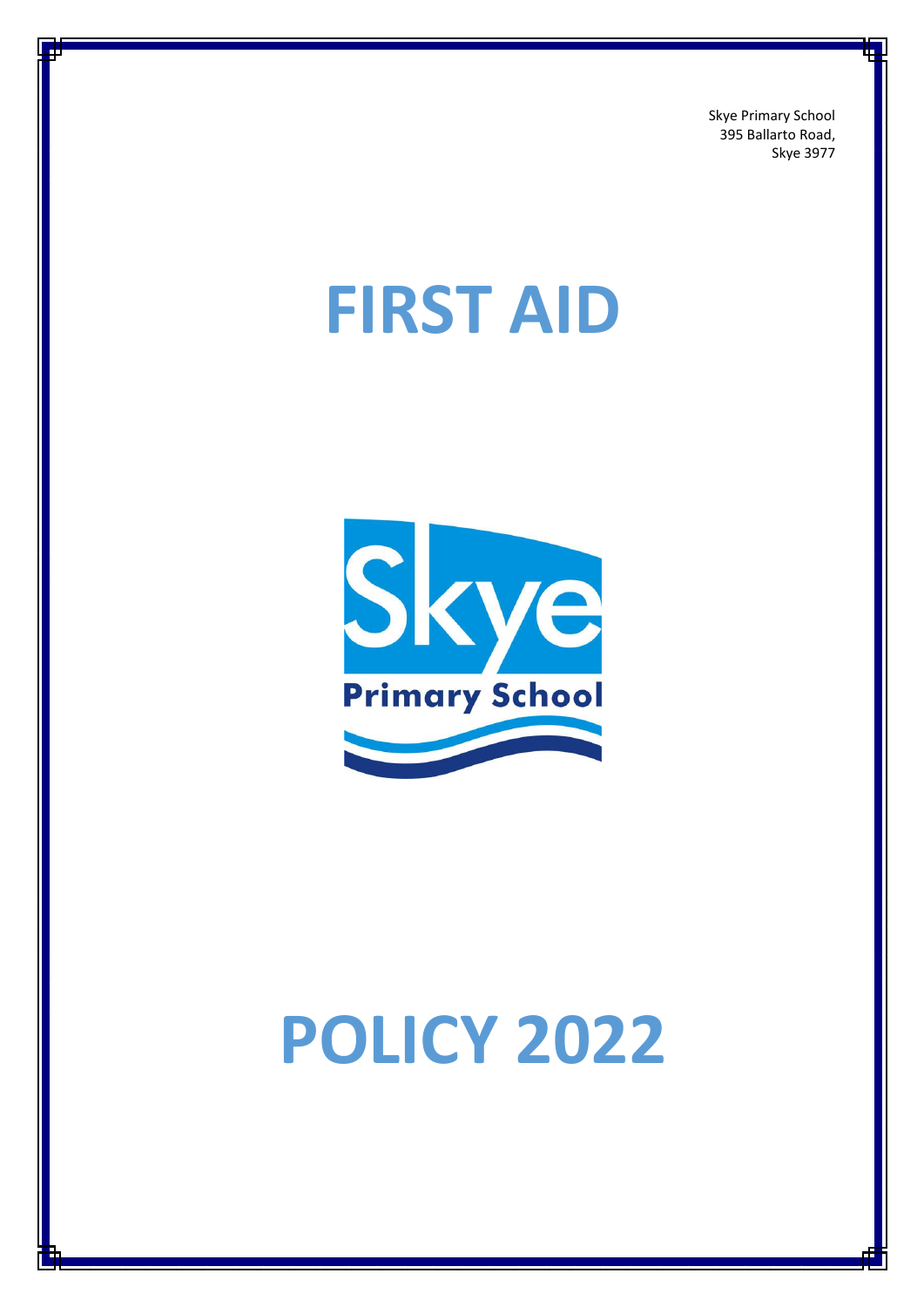

Skye Primary School

**First Aid Policy**

Updated: 25/05/2022 Due for review: 25/05/2025



#### **Help for non-English speakers**

If you need help to understand the information in this policy please contact Skye Primary School administration either via telephone or email. 03 9786 1555 or [skye.ps@education.vic.gov.au](mailto:skye.ps@education.vic.gov.au)

# FIRST AID POLICY

# PURPOSE

To ensure the school community understands our school's approach to first aid for students.

### **SCOPE**

First aid for anaphylaxis and asthma are provided for in our school's:

- *Anaphylaxis Policy*
- *Asthma Policy*

This policy does not include information on first aid requirements for COVID-19. Our school follows the Department's operational guidance for first aid management relating to COVID-19.

# **POLICY**

From time to time Skye Primary School staff might need to administer first aid to students at school or school activities.

Parents/carers should be aware that the goal of first aid is not to diagnose or treat a condition.

#### **Staffing**

The Principal will ensure that Skye Primary School has sufficient staff with the appropriate levels of first aid training to meet the first aid needs of the school community.

Our school's trained first aid officers are listed in our Emergency Management Plan (EMP). Our EMP includes the expiry dates of the training.

This list is reviewed on an annual basis as part of the annual review of our Emergency Management Plan.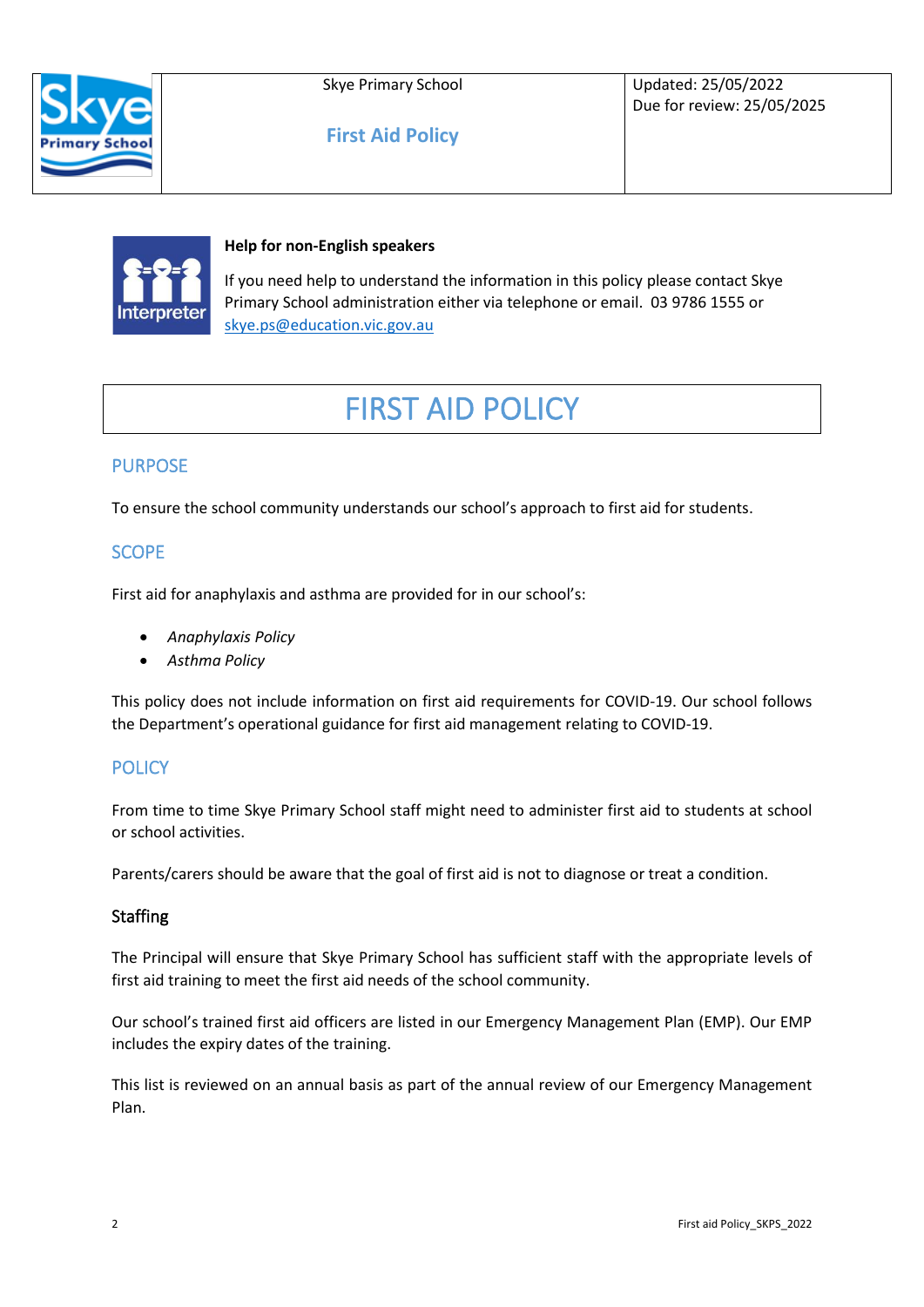# First aid kits

Skye Primary School will maintain:

- A major first aid kit which will be stored in sick bay
- 8 portable first aid kits which may be used for excursions and camps
- Each teacher and specialist have a portable bum bag for yard duty
	- o Located in each classroom

Belinda Schodde – School Nurse will be responsible for maintaining all first aid kits, ensuring they are managed in accordance with the Department's policy and guidance on first aid kits – refer to [First aid](https://www2.education.vic.gov.au/pal/first-aid-students-and-staff/guidance/first-aid-kits)  [kits.](https://www2.education.vic.gov.au/pal/first-aid-students-and-staff/guidance/first-aid-kits)

#### Care for ill students

Students who are unwell should not attend school.

If a student becomes unwell during the school day they may be directed to sickbay and monitored by staff. Depending on the nature of their symptoms, staff may contact parents/carers or an emergency contact person to ask them to collect the student.

#### Sickbay

Our school follows the Department's policy and guidance in relation to our sickbay to ensure it is safe, hygienic and appropriately equipped[: First aid rooms and sick bays.](https://www2.education.vic.gov.au/pal/first-aid-students-and-staff/guidance/first-aid-rooms-and-sick-bays)

#### First aid management

If there is a situation or incident which occurs at school or a school activity which requires first aid to be administered to a student:

- Staff who have been trained in first aid will administer first aid in accordance with their training. In an emergency situation, other staff may assist in the administration of first aid within their level of competence
- In a medical emergency, staff may take emergency action and do not need to obtain parent/carer consent to do so. Staff may contact Triple Zero "000" for emergency medical services at any time
- Staff may also contact NURSE-ON-CALL (on 1300 60 60 24) in an emergency. NURSE-ON-CALL provides immediate, expert health advice from a registered nurse and is available 24 hours a day, 7 days a week
- If first aid is administered for a minor injury or condition, Skye Primary School will notify parents/carers by sending a note/slip home to parents/carers
- If first aid is administered for a serious injury or condition, or in an emergency situation, school staff will attempt to contact parents/carers or emergency contacts as soon as reasonably practical.
- If staff providing first aid determine that an emergency response is not required but that medical advice is needed, school staff will ask parents/carers, or an emergency contact person, to collect the student and recommend that advice is sought from a medical practitioner